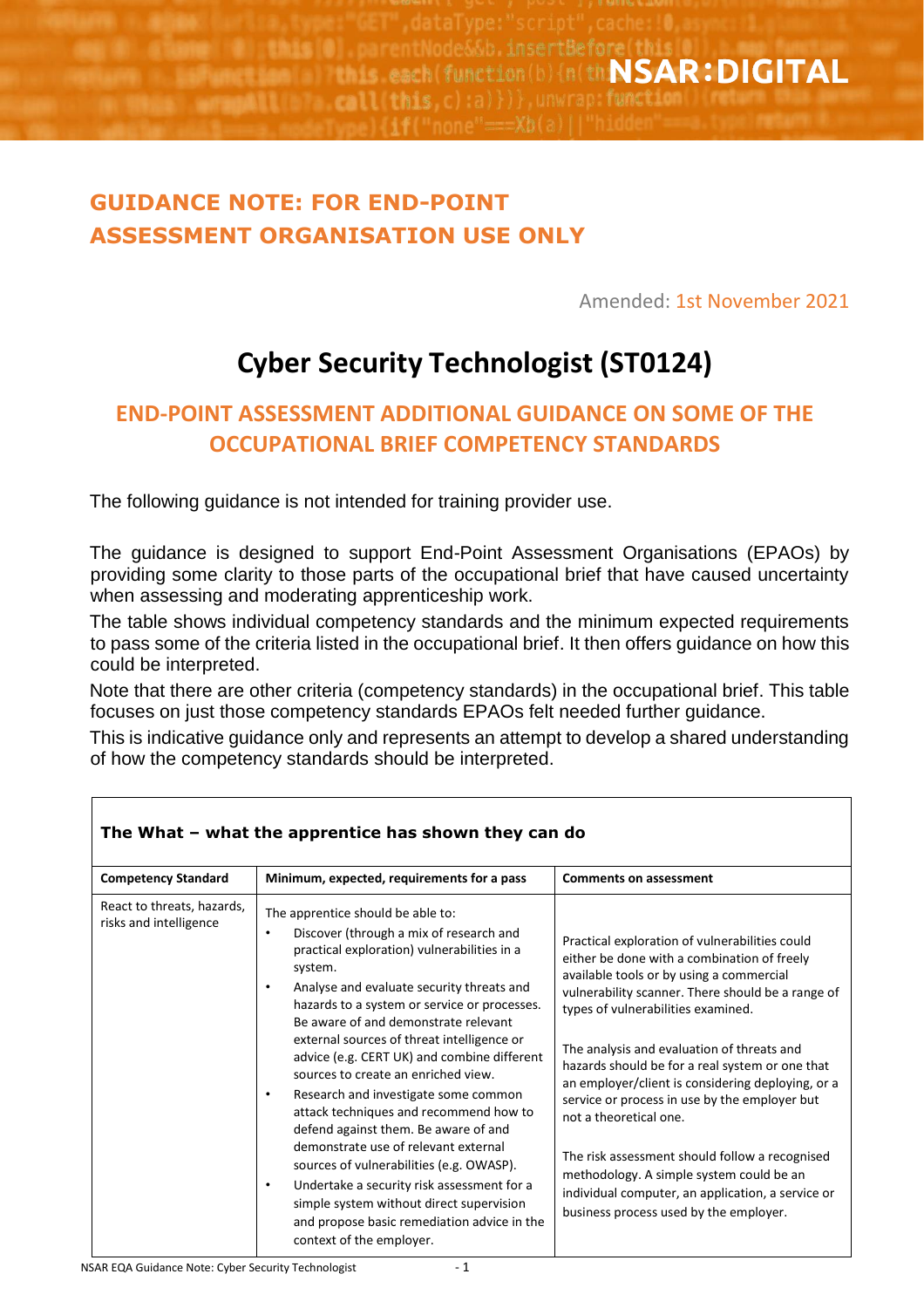**Misis (0)** parentNode&&b.insertBefore(this(0) each(function(b){n(th**)\SAR:DIGITAL**<br>call this c):a)})} unwrap.function(b){n(th)}

|                                    | The apprentice should be able to:                                                                                                                                                                                                                                                                                                                                                                                                                                                                                                                  |                                                                                                                                                                                                                                                                                                                                                                                                                                                                                                                                                                                         |
|------------------------------------|----------------------------------------------------------------------------------------------------------------------------------------------------------------------------------------------------------------------------------------------------------------------------------------------------------------------------------------------------------------------------------------------------------------------------------------------------------------------------------------------------------------------------------------------------|-----------------------------------------------------------------------------------------------------------------------------------------------------------------------------------------------------------------------------------------------------------------------------------------------------------------------------------------------------------------------------------------------------------------------------------------------------------------------------------------------------------------------------------------------------------------------------------------|
| Develop and use a<br>security case | Source and analyse a security case (e.g. a<br>٠<br>Common Criteria Protection Profile for a<br>security component) and describe what<br>threats, vulnerability or risks are mitigated<br>and identify any residual areas of concern.<br>Develop a simple security case without<br>$\bullet$<br>supervision. (A security case should describe<br>the security objectives, threats, and for<br>every identified attack technique identify<br>mitigation or security controls that could<br>include technical, implementation, policy or<br>process). | The security case analysed could be an existing<br>one written by an external entity which could be<br>a not-for-profit, academic institution, industry<br>group, government agency or vendor. It could<br>also be a security case written by a senior<br>colleague that would serve the same purpose.<br>When developing a simple security case this<br>could also be for and existing system or one the<br>employer/client is thinking about deploying.                                                                                                                               |
| Identify future trends             | The apprentice should be able to investigate<br>different views of the future (using more than<br>one external source) and trends in a relevant<br>technology area and describe what this might<br>mean for a business, with supporting reasoning.                                                                                                                                                                                                                                                                                                 | The apprentice should use different sources to<br>form a view on the future impact of at least one<br>emerging technology area rather than use one<br>source to write about the current state of<br>multiple technology areas.<br>The business doesn't have to be the employer.<br>However, this may make most sense if the<br>apprentice is relating the future trends to their<br>business. The requirement is for more than one<br>external source and by relating the research to<br>their employer's business, apprentices may<br>identify more than one relevant technology area. |

#### **OPTION 1: TECHNOLOGIST**

| <b>Competency Standard</b>          | Minimum, expected, requirements for a pass                                                                                                                                                                                                                                                                                                                              | <b>Comments on criteria</b>                                                                                                                                                                                                                                                                                                                                                                                                                                                                                                                                                                                                                                                                                                                                                                                                                                                                                                            |
|-------------------------------------|-------------------------------------------------------------------------------------------------------------------------------------------------------------------------------------------------------------------------------------------------------------------------------------------------------------------------------------------------------------------------|----------------------------------------------------------------------------------------------------------------------------------------------------------------------------------------------------------------------------------------------------------------------------------------------------------------------------------------------------------------------------------------------------------------------------------------------------------------------------------------------------------------------------------------------------------------------------------------------------------------------------------------------------------------------------------------------------------------------------------------------------------------------------------------------------------------------------------------------------------------------------------------------------------------------------------------|
| Design, build and test a<br>network | The apprentice should be able to:<br>Design, build, test and troubleshoot a<br>٠<br>network incorporating more than one<br>subnet with static and dynamic routes, that<br>includes servers, hubs, switches, routers and<br>user devices to a given design requirement<br>without supervision.<br>Provide evidence that the system meets the<br>٠<br>design requirement. | If this cannot be achieved, the apprentice should<br>make it clear that they cannot evidence this<br>particular criterion, as it cannot be carried out in<br>the workplace (e.g. it is a role assigned to more<br>senior members of the team or staff). They will<br>include supporting evidence and justification of<br>this by having the employer validate this<br>situation and they should submit any evidence<br>they have of applying competence albeit it a<br>potentially simulated environment but relating to<br>the workplace.<br>The expectation would then be that the<br>apprentice would select a project that would<br>allow them to demonstrate the ability to 'design,<br>build, test and troubleshoot'.<br>If the normal business practice is to use a virtual<br>environment to design, build and test security in<br>networks then its valid for the apprentice to do<br>the same without it being regarded as a |
|                                     |                                                                                                                                                                                                                                                                                                                                                                         | simulation.                                                                                                                                                                                                                                                                                                                                                                                                                                                                                                                                                                                                                                                                                                                                                                                                                                                                                                                            |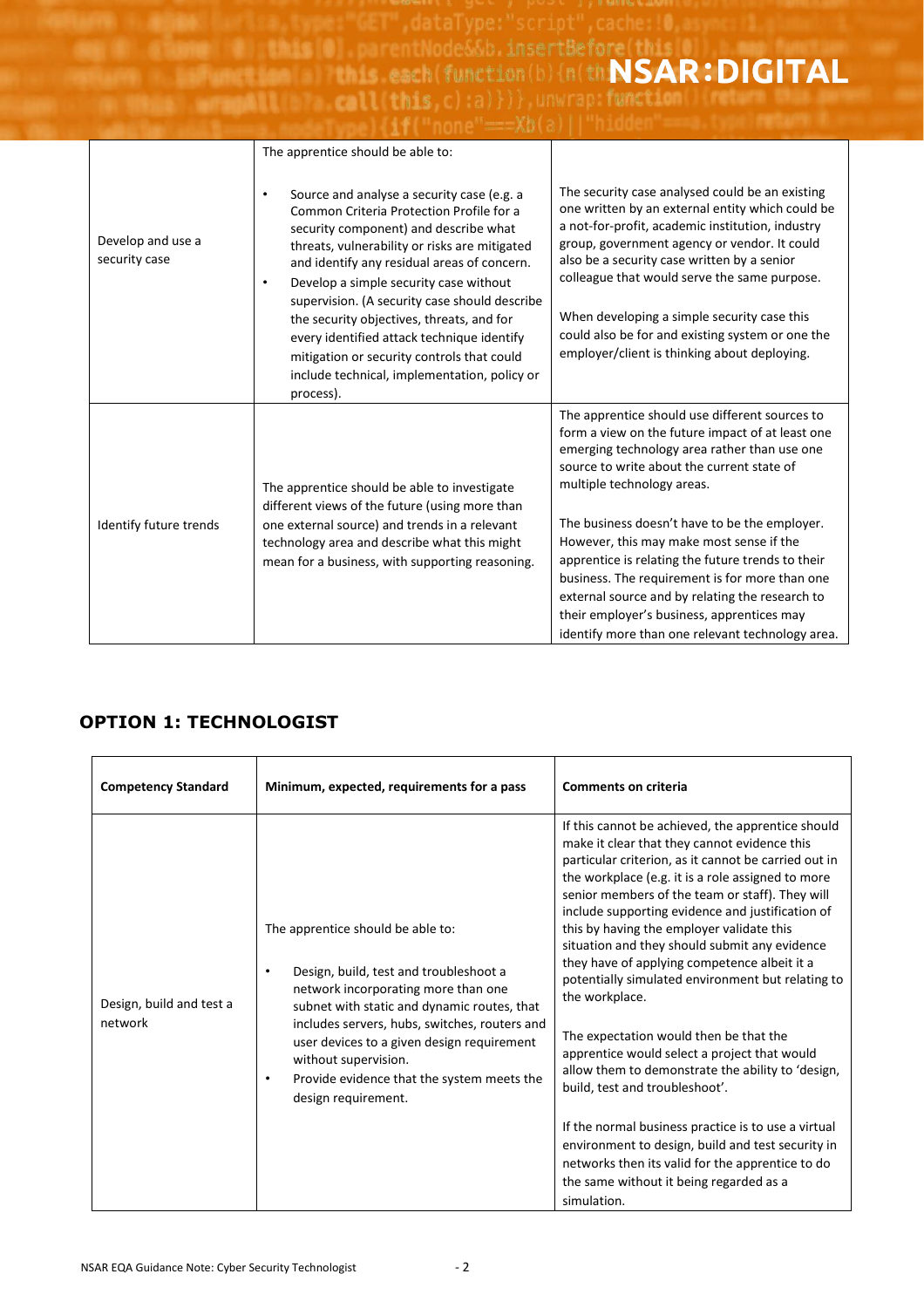parentNode&&b,insertBefore(this)0 each(function(b){n(th**NSAR:DIGITAL**<br>lithis c) a)})}<sub>,</sub>unwrap.functi

|                                                                 | The apprentice should be able to:                                                                                                                                                                                                                                                                                                                                                                                                                                                                                                                                                                                                                          |                                                                                                                                                                                                                                                                                                                                                                                                                                                                                                                                                                                                                                                                                                                                                                                                                                                                                                                                                                                                                                                                                                                                                                                                                                                                                                                                                                                                                                                                                                                          |
|-----------------------------------------------------------------|------------------------------------------------------------------------------------------------------------------------------------------------------------------------------------------------------------------------------------------------------------------------------------------------------------------------------------------------------------------------------------------------------------------------------------------------------------------------------------------------------------------------------------------------------------------------------------------------------------------------------------------------------------|--------------------------------------------------------------------------------------------------------------------------------------------------------------------------------------------------------------------------------------------------------------------------------------------------------------------------------------------------------------------------------------------------------------------------------------------------------------------------------------------------------------------------------------------------------------------------------------------------------------------------------------------------------------------------------------------------------------------------------------------------------------------------------------------------------------------------------------------------------------------------------------------------------------------------------------------------------------------------------------------------------------------------------------------------------------------------------------------------------------------------------------------------------------------------------------------------------------------------------------------------------------------------------------------------------------------------------------------------------------------------------------------------------------------------------------------------------------------------------------------------------------------------|
| Analyse a security case                                         | Analyse security requirements (functional<br>and non-functional security requirements<br>that may be presented in a security case)<br>against other design requirements (e.g.<br>usability, cost, size, weight, power, heat,<br>supportability etc.), given for a given system<br>or product.<br>Identify conflicting requirements and<br>$\bullet$<br>propose, with reasoning, resolution through<br>appropriate trade-offs.                                                                                                                                                                                                                              | The apprentice should analyse requirements for<br>a technical solution that provides a security<br>control or set of controls to address a specific<br>business need. This solution could already be in<br>place or could be one that has been proposed.                                                                                                                                                                                                                                                                                                                                                                                                                                                                                                                                                                                                                                                                                                                                                                                                                                                                                                                                                                                                                                                                                                                                                                                                                                                                 |
| Implement security in a<br>network (structured and<br>reasoned) | The apprentice should be able to:<br>Design and build a simple system in<br>٠<br>accordance with a simple security case.<br>Provide evidence that the system has<br>properly implemented the security controls<br>required by the security case. The system<br>could be either at the enterprise, network or<br>application layer.<br>Select and configure at least 2 types of<br>$\bullet$<br>common security hardware and software<br>components to implement a given security<br>policy.<br>Design a system employing a crypto to meet<br>defined security objectives. Develop and<br>implement a key management plan for the<br>given scenario/system. | The system could be the same solution as the<br>one used in the 'Design, build and test a<br>network' activity. However, you should expect to<br>see a broader range of tools and situations if it is<br>a different activity.<br>Common security hardware or software could<br>include a firewall, a switch, router or VPN from<br>the 'Design, build and test a network'<br>configuring.<br>The key point is the device has to be configured<br>to address a security risk.<br>For example:<br>Configuring secure shell (SSH) on a switch to<br>٠<br>provide security for remote connections by<br>providing strong encryption when a device<br>is authenticated and also for the<br>transmitted data between the<br>communicating devices.<br>Configuring an access control list on a router<br>٠<br>to filter traffic by stating what is permitted<br>or denied.<br>Note: The apprentice is building a simple system<br>in accordance with a simple security case, as<br>such, they will be using the platforms,<br>technologies and hardware available to them<br>within their organisation.<br>The develop and implement aspects can be to<br>identify what elements are needed for a key<br>management plan and work with others or alone<br>to get these elements in place for a specified<br>system that uses encryption. Examples could<br>include SSL certificates for websites, SSH keys for<br>server access or using Bitlocker to encrypt hard<br>drives and managing the keys within Active<br>Directory. |